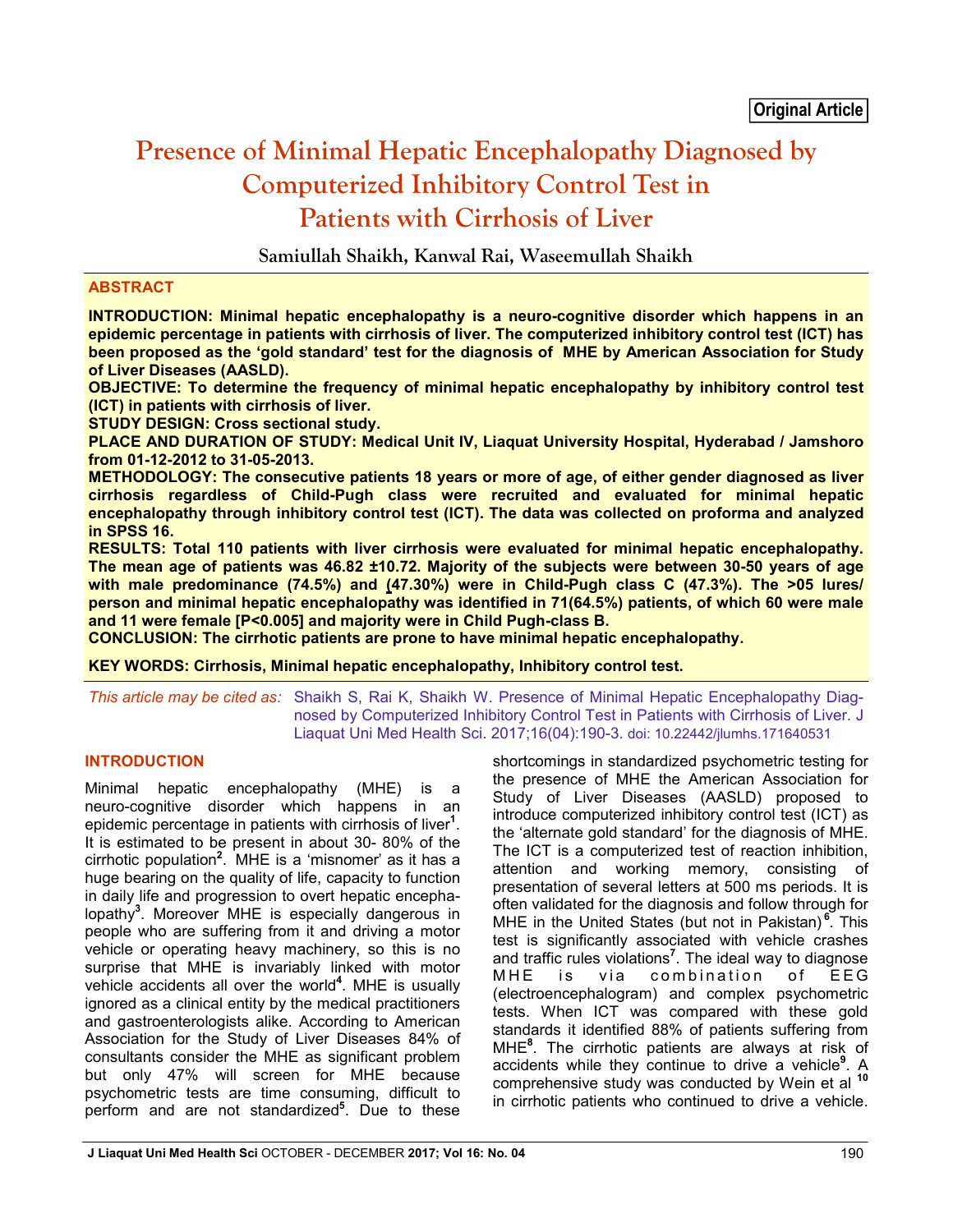#### **Presence of Minimal Hepatic Encephalopathy**

The patients were divided in three groups, normal (controls), cirrhotic patients, and patients suffering from MHE. Standardized driving test results showed that the performance of cirrhotic patients was at par with controls (6% chance of accidents vs. 8% in controls), whereas the patients suffering from MHE exhibited 36% chances of accidents.

The aim of this study is to determine the frequency of minimal encephalopathy with the help of inhibitory control test (ICT) in patients with cirrhosis of liver.

## **METHODOLOGY**

This cross sectional study included 110 consecutive patients of cirrhosis of liver received at medical OPD,Liaquat University Hospital Hyderabad/Jamshoro from 01-12-2012 to 31-05-2013.

The study was carried out in conformance with the principles of the Declaration of Helsinki. The institutional ethical review committee approved the protocoland consent forms. Written informed permission was taken from all participants of the study.

## **Sample technique**

Non probability consecutive

## **Inclusion Criteria**

Cirrhosis of liver, male and female gender, adults (more than 18 years of age), All patients had cirrhosis of liver of Child-Pugh class A, B, and C. Patients who were ambulatory and capable of unassisted living (can do household chores and personal hygiene by themselves).

## **Exclusion Criteria**

Presence of overt hepatic encephalopathy (diagnosed according to West Haven criteria) as these produce false positive cases of minimal hepatic encephalopathy, Mental retardation, sensory or motor deficits, neurological causes of impaired cognition, ongoing systemic illness, electrolyte imbalance, active alcohol or substance abuse (all causes produce false positive cases for minimal hepatic encephalopathy), Illiteracy (those who couldn't use computers or did not know English alphabets.

After taking informed consent Patients fulfilling inclusion criteria were enrolled for the study. All patients gave informed consent. Data recorded on a proforma and relevant laboratory investigations were performed at Liaquat university hospital laboratory. Ultrasound abdomen of patients was done at radiology department of Liaquat University Hospital.

Patients were diagnosed cirrhotic when: Clinical examination detected reduced liver span (< 8 cm) with presence of features of portal hypertension such as ascites and splenomegaly, Biochemically if Prothrombin time was prolonged or serum albumin was <3.5 g/dl, and radiologically if the live span was < 8cm in mid-clavicular or portal vein diameter was >1.3 or spleen was enlarged in size (>13 cm longitudinally). Patients were categorized according to Child-Pugh class.

## **Computerized inhibitory control test**

Those selected were subjected to computerized ICT. Computerized inhibitory control test program is freely accessible over internet: www.hecme.tv. provided it is used non-commercially, without making any change in the system and the source given due credit by citing.During test all participants were instructed to look at quickly changing letters at the computer screen and pay attention to the X and Y (targets). They were instructed to press "space" when Y follows X or conversely. However in case when they see {lures (L)} X is followed closely by another X or Y by another Y need not to press "space". At the end of the test correct and incorrect, incidental key press (correct and wrong reaction to lures, correct estimation and incorrect omission of targets, incidental response) were calculated automatically. Other parameters counted are: total ICT mistake rating (amount of incorrect reaction to lures and wrong omission of targets), target accuracy (TA, percentage between quantity of correctly discovered letter combinations and final amount of proper page combinations) and weighted lures (WL, WL= L/TA2). The presence of >5 lures/person was taken as evidence to diagnosed minimal hepatic encephalopathy (MHE)<sup>8</sup>.

## **Data Analysis Procedure**

Statistical Package for Social Sciences (SPSS) Version 16 was used for data processing. Quantitative variables like age were presented as mean (±SD), whereas categorical variables like gender, Child-Pugh classification, age groups, number of lures / person, frequency of minimal hepatic encephalopathy (MHE), were presented as frequencies / proportions. Categorical variables such as gender and Child-Pugh class were compared with presence of minimal hepatic encephalopathy by chi-square test. A P value equal to or less than 0.05 was considered as a significant.

## **RESULTS**

During six month study period, total 110 patients with liver cirrhosis were evaluated for minimal hepatic encephalopathy. The mean age of patients was 46.82 ±10.72. Among 110 patients 82(74.5%) were male and 28(25.5% female. Child-Pugh class A was present in 18(16.4%) patients, Child-Pugh B in 40 (36.4%) and Child-Pugh C in 52(47.3%). Minimal hepatic encephalopathy with > 5 lures was present in 71 (64.5%) patients whereas 39 (35.5%) had lures <5. Table I shows the demographic characteristics of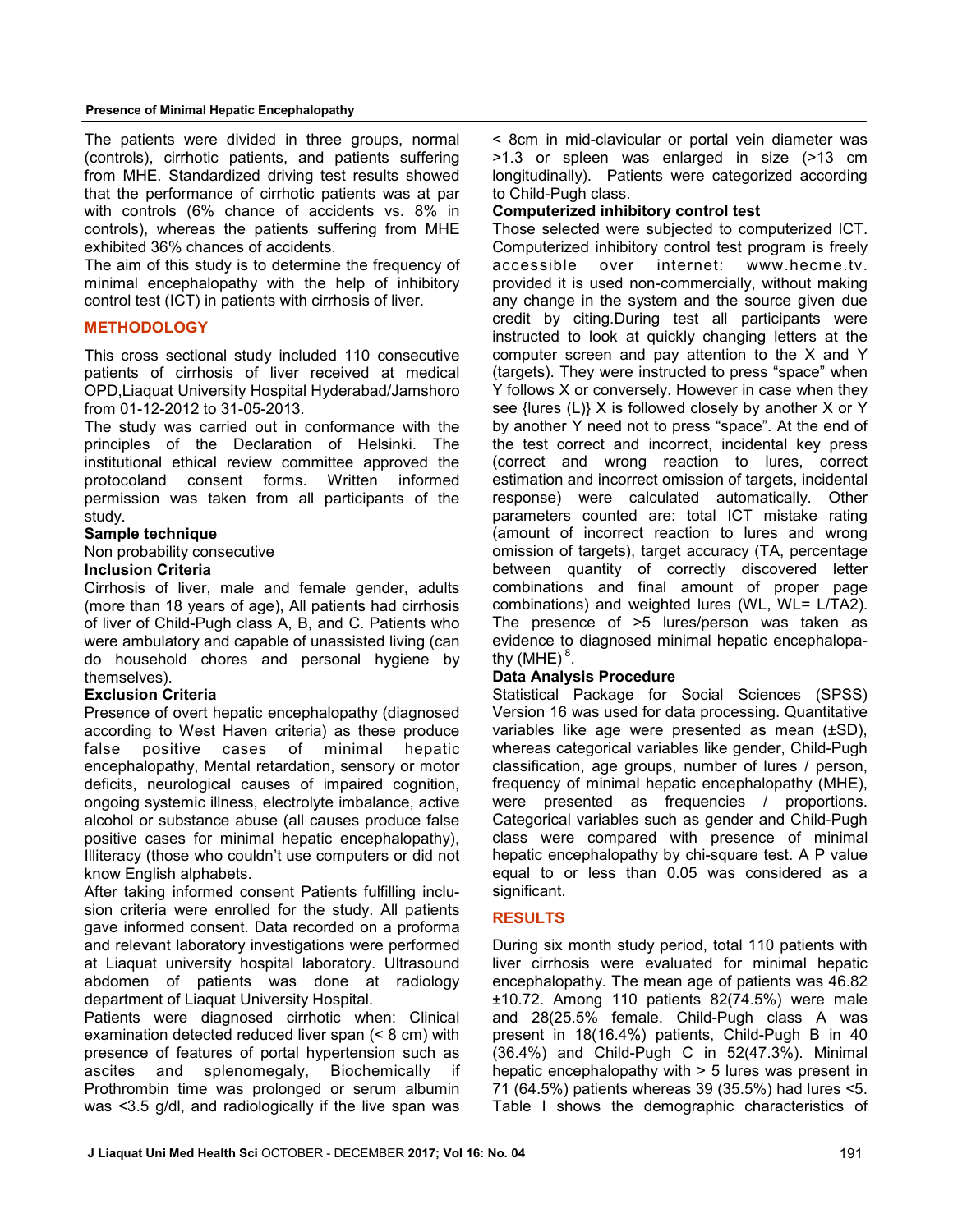#### **Samiullah Shaikh, Kanwal Rai, Waseemullah Shaikh**

patients included in study. Statistically significant association was found between minimal hepatic encephalopathy and Child-Pugh class (p=0.000825) and gender of the patients (p=0.001212) as MHE was identified in 3/18(16.6%) Child-Pugh class A, 28/40 (70%) class B and 28/52 (54%) class C patients; whereas MHE was found in 60 / 82 (73.1%) male patients and 11/28 (39.2 %) female patients. (Table II).

**TABLE I: DEMOGRAPHIC CHARACTERISTICS OF THE PATIENTS (n=110)**

| <b>Continuous Variables</b> | Mean      | STD <sub>±</sub> |
|-----------------------------|-----------|------------------|
| Age                         | 46.82     | 10.72            |
| Categorical Variables       | Frequency | Percentage       |
| Male                        | 82        | 74.5             |
| Female                      | 28        | 25.5             |
| <b>CHILD-PUGH CLASS</b>     |           |                  |
| A                           | 18        | 16.4             |
| B                           | 40        | 36.4             |
| C                           | 52        | 47.3             |
| THE NUMBER OF LURES         |           |                  |
| > 5                         | 71        | 64.5             |
| < 5                         | 39        | 35.5             |
| <b>MINIMAL HEPATIC</b>      | 71        | 64.5             |
| ENCEPHALOPATHY              |           |                  |

#### **TABLE II: RELATIONSHIP OF MINIMAL HEPATIC ENCEPHALOPATHY WITH GENDER AND CHILD-PUGH CLASSIFICATION (n=110)**

| Frequency/Percentage<br><b>Variables</b> |                           | P value* |
|------------------------------------------|---------------------------|----------|
| Male                                     | 60/82 (73.1%)<br>0.001212 |          |
| Female                                   | 11/28(39.2 %)             |          |
| CHILD - PUGH CLASS                       |                           |          |
| А                                        | 3/18 (16.6%)              |          |
|                                          | 28/40 (70.0%)             | 0.000825 |
|                                          | 28/52 (54%)               |          |

*\* Chi square test*

## **DISCUSSION**

In patients with cirrhosis of liver hepatic encephalopathy represents an important marker of survival. As the severity of hepatic encephalopathy increases the survival reduces $11$ 

Minimal hepatic encephalopathy (MHE) is termed so as there are no any overt signs and symptoms and therefore cannot be identify clinically. The prevalence of MHE is highly variable ranging from 20-70%, this marked variation may be due to fact that Gold Standard test to diagnosed MHE is yet to be develop<sup>12</sup>. As there is marked cognitive dysfunction in patients with MHE, neuropsychological tests are appropriate to recognize changes in visual perception, attention and concentration.In current study the MHE identified, after positive computerized inhibitory control test results, in71/110 (64.5%) patients. Jasmohan S. Bajaj et al $^{8}$ , using ICT has reported MHE in 58% patients with cirrhosis of liver. Das A, Dhiman et al recruited 165 patients with cirrhosis of liver. MHE was observed in  $103(62.4%)$  patients<sup>13</sup>. Ji-Yao Wang et al in their multicenter study enrolled 538 cirrhotic patients. MHE was observed in 210 (39%) patients $^{14}$ . Sunil Taneja et.al in their study of 102 patients with cirrhosis of liver observed MHE using ICT as tool in 41  $(40.2\%)$ <sup>15</sup>. The findings of the current study are in very close approximation to those reported Sharma P et al  $16$  and Sadaf Yousuf et al<sup>17</sup>, who reported it 58% and 60.7% respectively.In a case control study comprising 146 healthy volunteers and 53 patients with cirrhosis of liver, Minimal hepatic encephalopathy was observed in 26(49.1%) cirrhotic patients<sup>18</sup>. MHE is more prevalent when Liver functions decline as high prevalence of MHE has been demonstrated in Child-Pugh class C.In currentstudy we identified MHE in 16.6% of patients presented in Child-Pugh A, 70.0% in Child-Pugh B and 54% cases were in Child-Pugh C.According to Ji-Yao Wang et.al who observed MHE in 207 (39.9 %) out of 519 cirrhotic patients. Among these patients there were 24.8% in Child-PughA, 39.4% inChild-Pugh B and 56.1% in Child-Pugh  $C^{14}$ . Das A, Dhiman and colleagues also confirmed in their study that poor liver function is one of important factor in the development of MHE  $<sup>13</sup>$ . In</sup> another study Sunil Taneja S et al observed MHE in 41(40.2% ) out of 102 cirrhotic patients. Among these 16/54 (29.6%) were in Child-Pugh class A, 16/35 (45.7%) were in Child-Pugh class B and 9/13 (69.2%) in Child-Pugh class  $C^{15}$ . In our study more preponderance of MHE in patients having Child-Pugh B was probably due to disparity in number of patients between Child-Pugh class B and C included in this study.

In this study MHE was present in 73.1 %( 60/82) of male and 39 %( 11/28) of female enrolled in the study (p=0.01). According to Jasmohan S. Bajaj and colleagues in their 135 patients found a non significant difference as 46 of 72 male and 2 of 41/63female had  $MHz<sup>8</sup>$ .